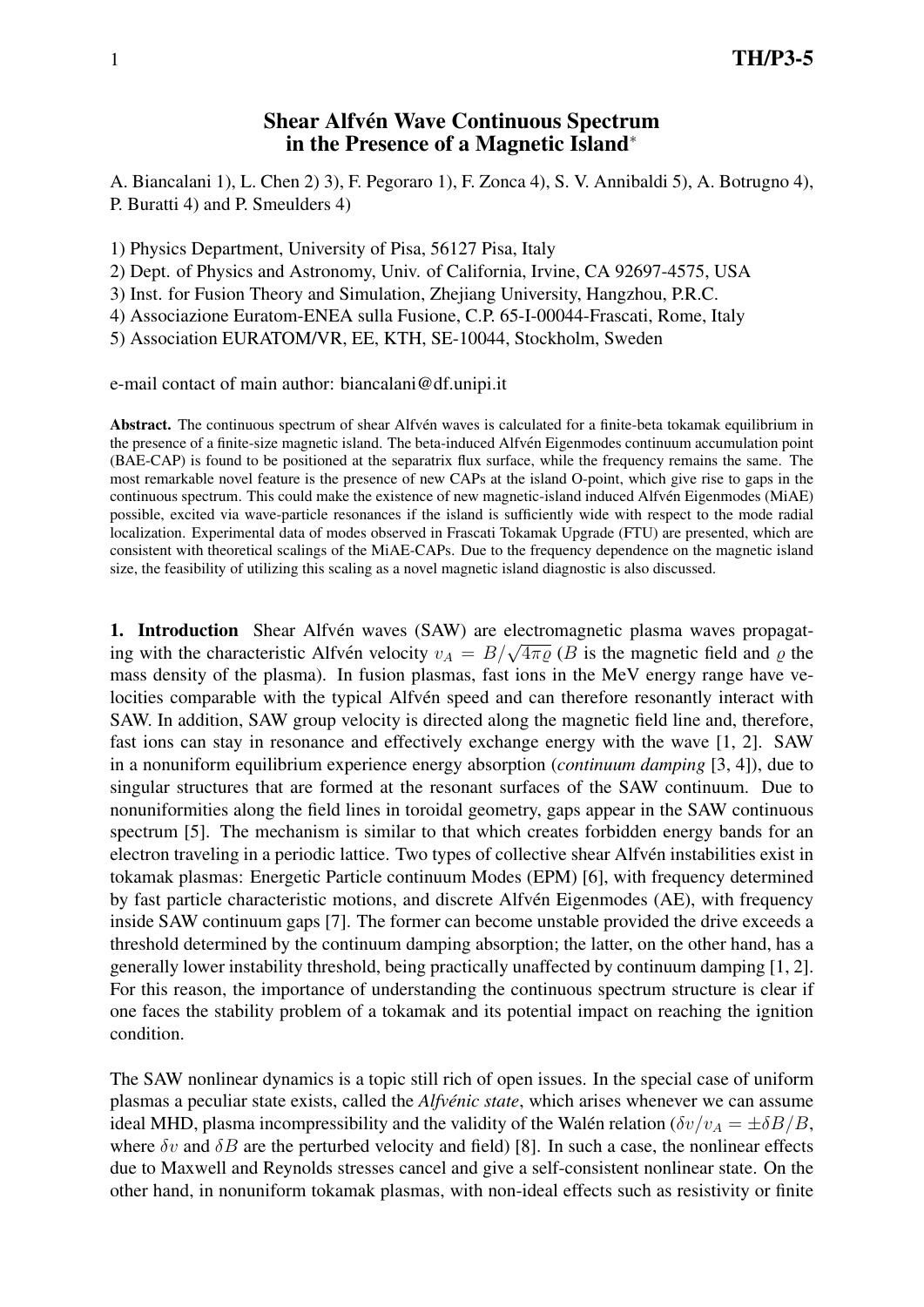plasma compressibility, the Alfvénic state conditions are broken and SAW are characterized by an effective nonlinear dynamics. As a consequence, the SAW continuous spectrum can be modified by the interaction with low-frequency MHD fluctuations, such as magnetic islands, which are formed when the original sheared equilibrium magnetic field lines break due to non ideal effects (in particular finite resistivity) and reconnect with different magnetic topology [9]. Since the typical island frequency and growth rate are much lower than the SAW oscillation frequency, we can assume that the equilibrium magnetic field is given by the usual tokamak axisymmetric field plus a quasi-static helical distortion due to the magnetic island. We derive our fluid theoretical description of the SAW continuum structure in the presence of a finite size magnetic island [10] in finite- $\beta$  plasmas, keeping into account only toroidicity effects due to the geodesic curvature, which are responsible for the beta-induced Alfvén Eigenmodes (BAE) gap in the low frequency SAW continuous spectrum [11, 12, 13]. The local differential equation yielding the nonlinear SAW continuum structure is solved numerically, with a shooting method code, in the whole spatial range of interest (both outside and inside the island), and analytically, far from the island separatrix, where the equilibrium quantities can be approximated in simple form.

As suggested by the magnetic field line helicity behavior [14, 15, 16], in an equilibrium with a magnetic island the separatrix flux surface plays an important role, hosting the BAE-CAP, that without island - was positioned at the rational surface. Several branches of nonlinear SAW continuous spectrum stem from the BAE-CAP, parameterized by the SAW toroidal mode number  $n$ . Moreover, we find that the degeneracy of even and odd modes is removed by inhomogeneities along the field lines, causing a splitting between the continuous spectrum branches of even and odd modes. Outside the island, the branches of the nonlinear SAW continuum asymptotically approach the linear space dependence, typical of the SAW continuum in a sheared magnetic field and in the absence of the island; meanwhile, inside the island, they reach a finite value at the O−point, depending on n. These several CAPs at the O−point are peculiar to the presence of the island and have similar radial structures of those generated by reversed magnetic shear [17, 18]. This result has potential implications in explaining stability properties of tokamak plasmas in presence of magnetic islands. In fact, new magnetic-island induced Alfven´ Eigenmodes (MiAE) could be excited inside a magnetic island if the thermal or energetic components of the plasma provide sufficient free energy for driving the mode.

Modes in the BAE frequency range have been observed in the Frascati Tokamak Upgrade (FTU) [15, 16, 19], in the presence of an  $(m, n) = (-2, -1)$  magnetic island, m indicating the poloidal mode number. A theoretical analysis has showed that these modes can be interpreted as BAE modes, when thermal ion transit resonances and finite ion Larmor radius effects are accounted for, with good agreement of measured and calculated frequencies in the small magnetic island amplitude limit [20]. In fact, their measured frequencies were found to depend on the magnetic island amplitude as well, consistently with the dependence of the MiAE-CAP on the magnetic island field strength. The modes were observed only when the magnetic island size was over a certain critical threshold. Similar observations have been reported by TEX-TOR [21, 22]. Due to the dependence of the MiAE-CAP frequency on mode numbers and the magnetic island size, the possibility of using this scaling as novel magnetic island diagnostic is an attractive option. Analysis of Mirnov coil and soft X-Ray data are presented along with a discussion of the possibility of inferring from them the mode frequency, radial structure and localization on the basis of our present theoretical analysis.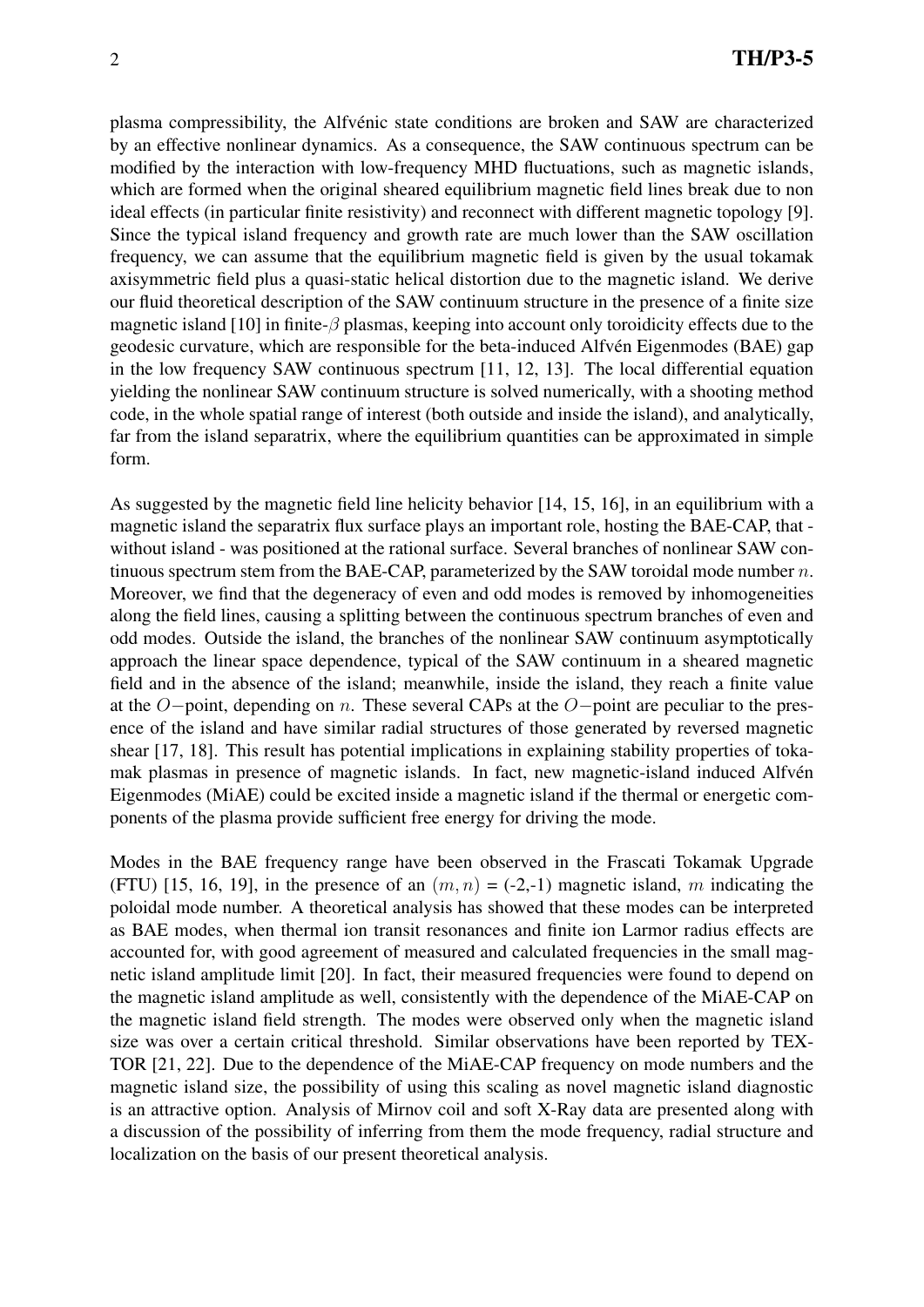#### 2. Theoretical model

The fluid equation for SAW in a tokamak with quasi-static magnetic islands ( $\omega_{isl}/\omega \ll 1$ ) and finite- $\beta$  regime can be written in the form [11, 12, 13]:

$$
\frac{\omega^2}{\omega_A^2} \nabla_\perp^2 \varphi + q^2 R^2 \nabla_\parallel \nabla_\perp^2 \nabla_\parallel \varphi - \frac{\omega_{BAE-CAP}^2}{\omega_A^2} \nabla_\perp^2 \varphi = 0 \tag{1}
$$

where  $\varphi$  is the perturbed scalar potential,  $\omega_A = v_A/qR$  is the Alfvén frequency, q the safety factor, R the torus major radius and  $\omega_{BAE-CAP}$  the BAE-CAP frequency. Here,  $\nabla_{\parallel}$  and  $\nabla_{\perp}$  are

the gradients calculated along and perpendicularly to the total magnetic field, that is the sum of the equilibrium and the island magnetic fields. We introduce the coordinate system  $(q, u, \zeta)$ , with the safety factor  $q = (rB_{tor})/(RB_{pol}) \equiv \varepsilon B_{tor}/B_{pol}$ as radial coordinate, given  $B_{tor}$  constant and  $B_{pol}$  a function of the minor radius  $r$ ,  $\zeta$  the direction of the original sheared equilibrium magnetic field (without magnetic islands) at the rational surface  $q = q_0$ , and u the helical variable, perpendicular to both q and  $\zeta$ . Since



*FIG. 1.*: *Island coordinate system. The horizontal axis* ∆q = 0 *is the rational surface of the island. In this example the amplitude of the island is chosen as*  $M = 10^{-2}$ .

we are only interested in the SAW continuous spectrum modified by the finite size magnetic island at the rational surface  $q = q_0$ , the modes coupled by the presence of the island are the modes with its same helicity, namely  $m = q_0 n$ . We define the magnetic flux function  $\psi = \Delta q^2/2 + M(\cos(u) + 1)$ , with  $M = (q_0|s|)(B_{isl}/B_{pol})$ , s being the magnetic shear. The  $\psi$  value is zero at the *O-point* of the island and  $\psi_{sx} = 2M$  at the separatrix. Using this system of coordinates, the nonlinear SAW continuous spectrum is defined as the set of geometric loci in the frequency space for which the solution  $\varphi$  is singular in  $\psi$ . By separating the two-scale behavior of the perturbation, the problem reduces to solving an ordinary differential equation along the field lines, admitting the solution  $\omega^2 = \omega_{SAW}^2(\psi)$ .

We solved this equation numerically, with a shooting method both inside and outside the separatrix, and compared the solutions with those obtained analytically far from the island and near the *O-point*. The BAE-CAP is found to be shifted in space from the rational surface of the island  $(q = q_0)$  to the separatrix flux surface position (labeled  $\psi = \psi_{sx}$  in FIG. 2.), following the behavior of the magnetic field helicity pointed out in [14, 15, 16]. The BAE-CAP frequency,  $f_{BAE-CAP}$  (we use the  $f =$  $\omega/2\pi$  notation for frequency), is not modified by the presence of the island. Outside the island, the branches of the continuous spectrum



*FIG. 2.*: *Continuous spectrum frequency for various n-modes. The BAE continuum accumulation point is shown at the separatrix with the new MiAE continuum accumulation points at the O-point.*

relative to the various *n* modes asymptotically reach the  $f_{\infty} = (f_{BAE-CAP}^2 + f_A^2(2\psi - 2M))^{1/2}$ behavior, which physically corresponds to the usual SAW continuum in the absence of the is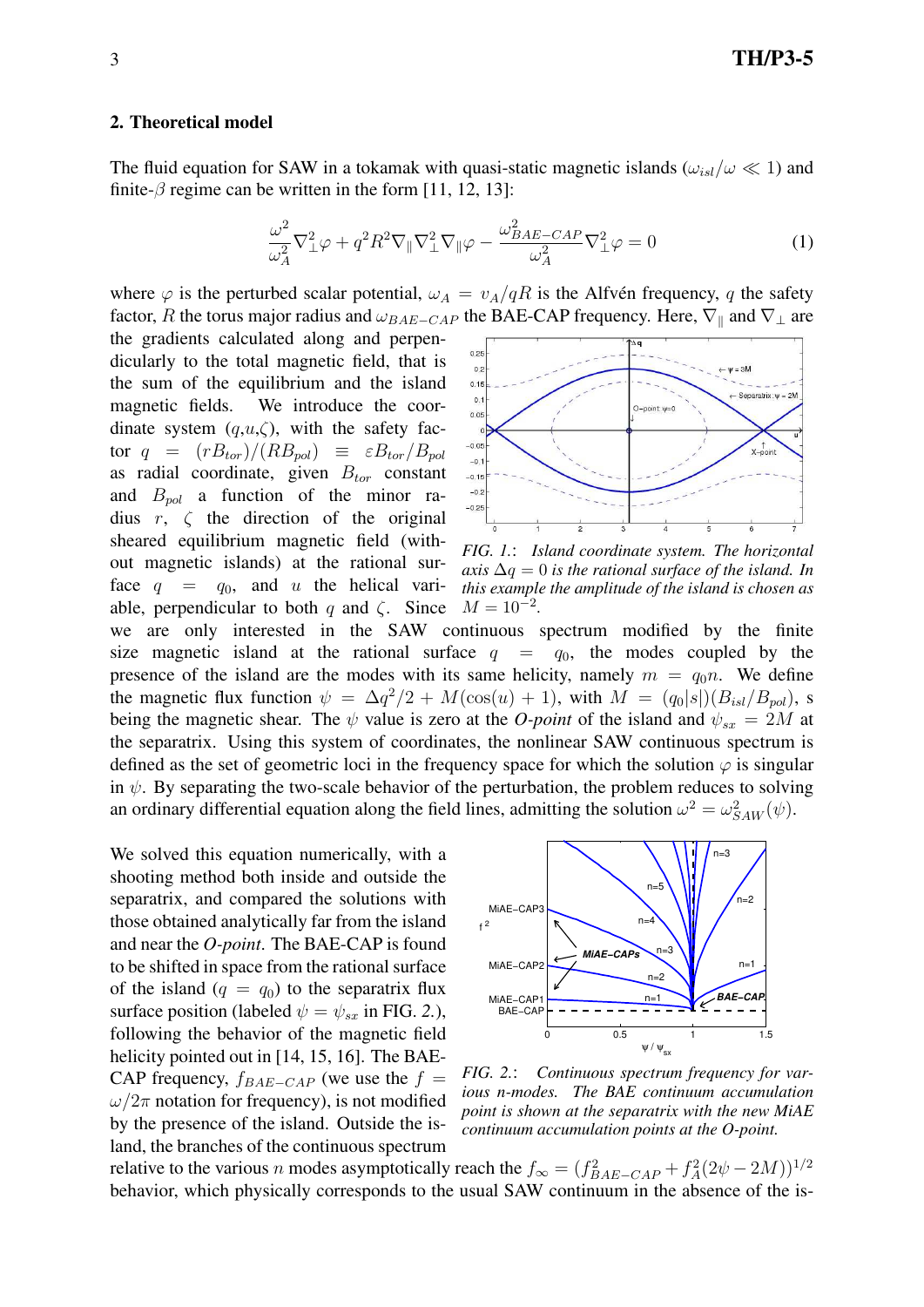land. The nonuniformity of the magnetic field intensity along the field lines generates a splitting between the frequency branches of the modes with even and odd structures. The most remarkable novel feature is the presence of new continuum accumulation points at the *O-point* of the island ( $\psi = 0$ ), which depend on the toroidal mode number *n*, and, thereby, give rise to gaps in the continuous spectrum and regions free of continuum damping. This fact could make the existence of new magnetic-island induced Alfvén Eigenmodes (MiAE) possible, excited via wave-particle resonances, provided that the island size is sufficiently wide with respect to the mode radial localization. The MiAE-CAP frequencies are given by:

$$
f_{MiAE-CAP} = f_{BAE-CAP} \sqrt{1 + q_0 |s| \frac{B_{isl}}{B_{pol}} \frac{f_A^2}{f_{BAE-CAP}^2} l(l+2)},
$$
\n(2)

with  $l = 1, 2, \dots$  Here  $q_0$ , s, and  $B_{pol}$  are respectively the values of the safety factor, shear and poloidal magnetic field calculated at the rational surface of the island,  $B_{isl}$  is the amplitude of the island radial magnetic field. For small magnetic islands, the scaling is linear with the amplitude and the approximate value is:

$$
f_{MiAE-CAP} \simeq f_{BAE-CAP} + \frac{q_0|s|}{2} \frac{B_{isl}}{B_{pol}} \frac{f_A^2}{f_{BAE-CAP}} l(l+2)
$$
 (3)

,

The regime of validity of the linear approximation is given by:

$$
\frac{B_{isl}}{B_{pol}}l(l+2) \ll \frac{1}{q_0s} \frac{f_{BAE-CAP}^2}{f_A^2} \sim \frac{\beta}{q_0s}
$$

which can be broken for high mode numbers  $(l(l+2) > \beta/M)$  even for finite- $\beta$  plasmas. In the case of low- $\beta$  plasmas, it is worthwhile noting that the order of magnitude of the island-induced frequency shift can be comparable with the BAE-CAP frequency itself.

#### 3. Experimental observations

FIG. 3. shows a spectrogram from Mirnov coils for FTU shot  $\#25877$ . The lower lines (0  $\leq$  $f_{\text{exp}} \le 10$  kHz) represent an  $(m, n) = (-2, -1)$  magnetic island that forms, then locks and unlocks several times. The lines at higher frequencies (30 kHz  $\leq f_{\rm exp} \leq 65$  kHz) have been interpreted as BAE in a previous work [20] based on linear kinetic analysis neglecting the magnetic island induced frequency shift. In the interval  $0.20 \text{ s} \le t \le 0.25 \text{ s } f_{\text{exp}}$  increases, the same





*FIG. 3.*: *Spectrogram (i.e. spectral amplitude versus time* t *and frequency* fexp*) of the signal from poloidal field Mirnov coils in FTU shot* #25877*.*

*FIG. 4.*: *Soft X-Ray tomography, showing the plasma displacement* ∆ *versus time and radial position.* At  $q = 2$  ( $r = 14cm$ ), the displace*ment*  $\Delta \simeq 3$ *cm is the magnetic island width.*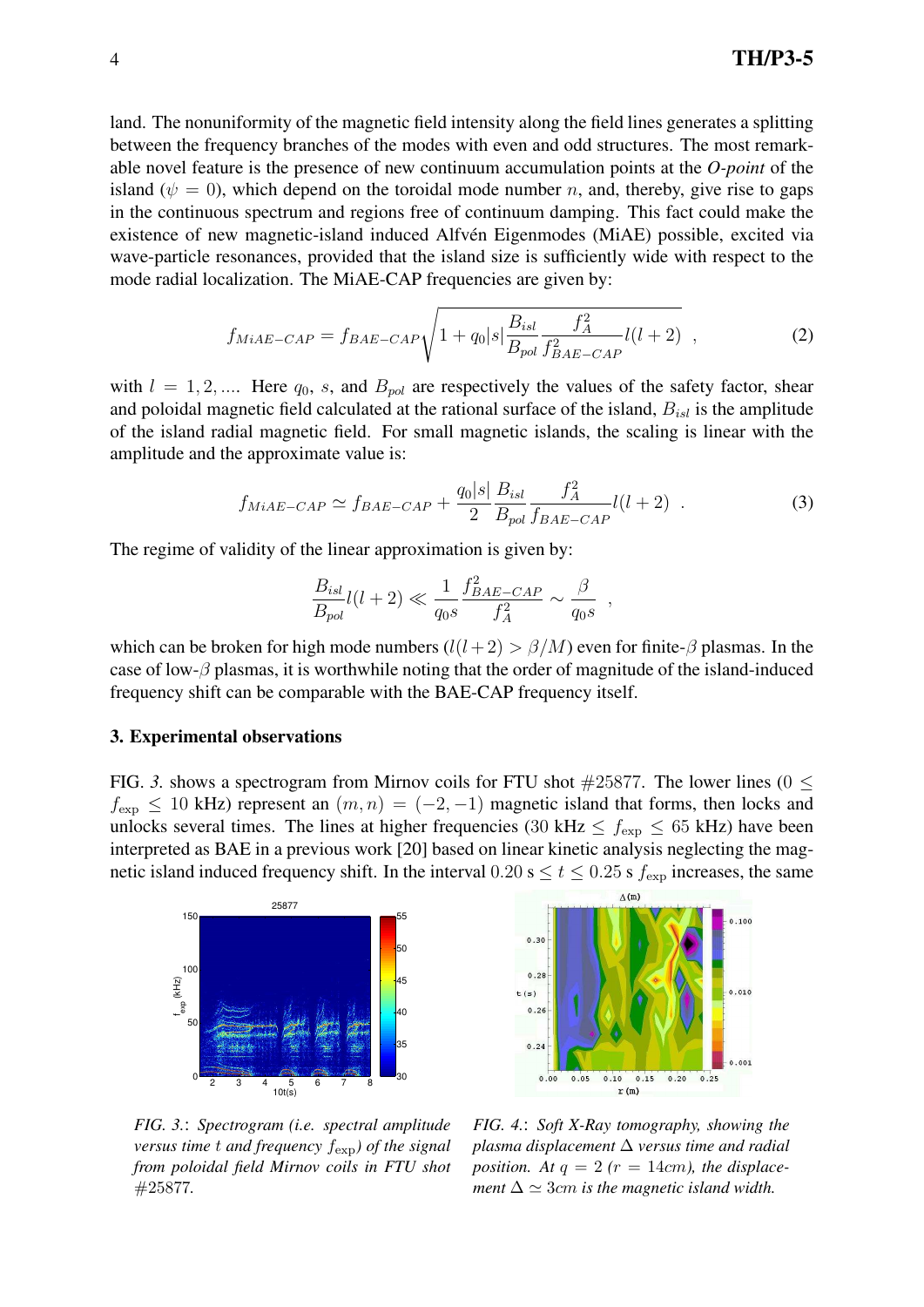phenomenology appearing after each mode unlocking. The magnetic island width can be measured with a soft X-Ray diagnostic. FIG. *4.* shows a soft X-ray tomographic reconstruction of the plasma displacement  $\Delta$  measured at various radial positions and times in FTU shot  $\#25877$ . The displacement at  $q = 2$  ( $r = 14$ cm) corresponds to a saturated magnetic island. The island width oscillates in time around a value of  $\Delta \simeq 3cm$ .

Looking closely at the first  $f_{\text{exp}}$  increase in FIG. 3., it is possible to plot the frequency versus the island magnetic field fluctuation for the strongest mode, i.e. the one with  $f_{\text{exp}} \sim 45$  kHz. The actual mode frequency is approximately the average of the two branches, since the observed frequency splitting of the dominant modes is due to the Doppler shift and vanishes when the island locks [16, 20]. FIG. 5. shows  $f_{\text{exp}}$  versus  $B_{isl}/B_{pol}$ , from which a linear scaling is clearly seen for small values of the island width. In this plot the value of  $B_{isl}/B_{pol}$  is obtained by appropriate rescaling of Mirnov coil measurements, consistently with the direct measurement of the island width from soft X-Rays tomographic data presented in FIG. *4.*. A picture similar to FIG. *5.* was shown in [16], but there only the lower dominant BAE branch was taken into account, explaining why there is a different scaling. Another difference of the present plot with respect to that shown in [16] is that  $\delta B_{pol}(a)/B_{pol}(a)$  were reported there on the abscissas, where  $\delta B_{pol}$  is the poloidal component of the island fluctuating field. In section 4. we compare the experimental data shown in FIG. *5.* with the theoretical MiAE-CAP frequency given by Eq. (3). Most of the quantities can be taken directly from the experimental observations, but ion temperature  $T_i$  and magnetic shear s have to be calculated by predictive simulations with the JETTO code [23].

### 4. Discussion and interpretation of the experimental observations

In section 3., we have presented data relative to experimental observations in FTU plasma shot #25877. These observations were made in the presence of an  $(m, n) = (-2, -1)$  magnetic island. The frequencies have a clear dependence on the magnetic island size, starting

from  $f \approx 35$  kHz for vanishing island and reaching  $f \approx 45$  kHz when the island is saturated at  $B_{isl}/B_{pol} \simeq 5 \cdot 10^{-3}$  (corresponding to  $\Delta \simeq 3cm$  if we take  $s = 1$ ). This scaling is consistent with Eq. (2), where the MiAE-CAP theoretical frequency is given as a function of  $B_{isl}/B_{pol}$ . In fact, during the island growth, the observed mode frequency increases linearly as well, at least in the early phase, when the island is small (see Eq. (3)). The fact that observed mode frequencies fall below those of the BAE-CAP,  $f_{BAE-CAP} \simeq$ 60 kHz ( $T_e = T_i = 0.5$  keV,  $R = 93.5$  cm,  $f_A = 1.2 \cdot 10^3$  kHz), confirms the interpre-



*FIG.* 5.:  $f_{\rm exp}$  *versus*  $B_{isl}/B_{pol}$  *as obtained by appropriate rescaling of Mirnov coil measurements, for the first* fexp *increase displayed in FIG. 3.*

tation of these fluctuations as BAE nonlinearly interacting with the magnetic island [20], as indicated in FIG. *6.*. On the contrary of the BAE-CAP frequency, the BAE frequency depends on the magnetic island size. The study of frequency and mode structure of both MiAE and BAE in the presence of a magnetic island is still in progress and will be reported in a separate work.

In section 2., we have shown that the SAW continuous spectrum of a finite-beta tokamak plasma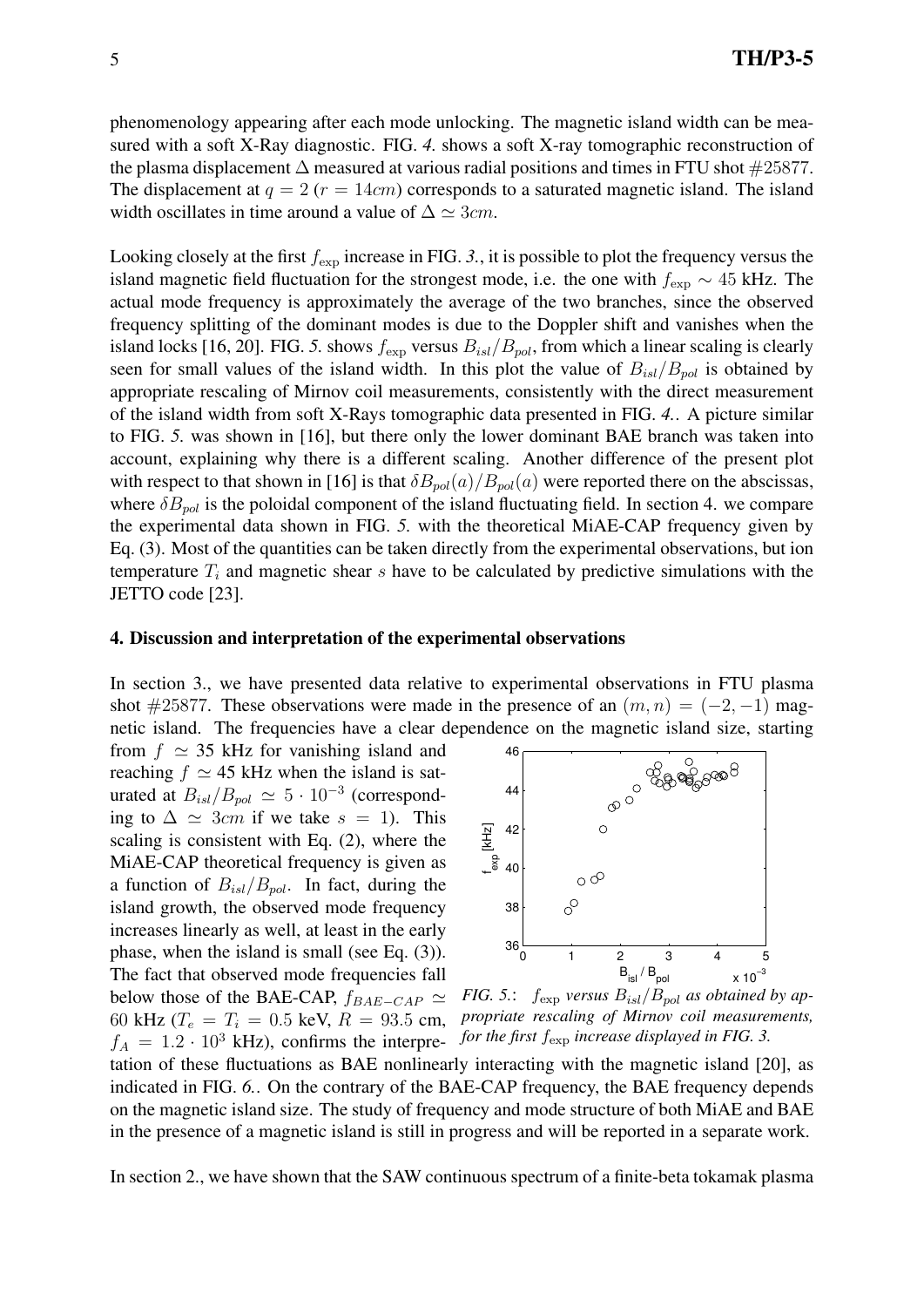in the presence of a magnetic island still presents the beta-induced gap at low-frequencies and that the gap width is not changed by the presence of the island. This window in the Alfvén continuum, namely  $0 < f < f_{BAE-CAP}$ , allows BAE to grow free of continuum damping in the proximity of the BAE continuum accumulation point [11, 12, 13, 24, 25]. We have also shown that new local structures of the SAW continuum are formed due to the presence of the magnetic island and that new continuum accumulation points (MiAE-CAPs) arise at higher frequencies. The frequency range  $f_{BAE-CAP} < f < f_{MiAE-CAP}$  is the window where new eigenmodes could grow in the presence of a suitable driving free energy source. The substantial difference between these two frequency windows is given by the radial continuum structure. In fact, a mode with frequency inside the beta-induced gap can extend radially outside the separatrix without resonantly exciting the SAW continuum. On the other hand, the magnetic-island induced frequency window is defined as the window between

the two accumulation points. This implies that a localized plasma eigenmode can exist inside the magnetic-island induced gap only if its fluctuating field vanishes sufficiently fast (exponentially) at the continuum position (see FIG. *6.*). If the fluctuating field is finite at the continuum position, its radial structure is characterized by the logarithmic singularity typical of continuum resonance and absorption and could be excited only as EPM above a critical drive threshold [4]. This argument gives us precise information on the radial structure of the new MiAE with respect to gap-modes like BAE. In fact, we can state that, if a BAE can extend over a radial range



*FIG. 6.*: *MiAE and BAE relative frequency and localization. The MiAE has a frequency higher than the BAE-CAP and is localized at the center of the island. The BAE has a frequency below the BAE-CAP and is more extended in space.*

not limited by the island size, on the contrary a MiAE is very localized and positioned at the center of the island. As a consequence, a MiAE cannot be easily detected by a diagnostic system which measures the fluctuating field outside the tokamak, such as Mirnov coils. However, we expect that we could observe these modes with ECE or soft X-ray diagnostics.

#### 5. Conclusions

In this work, the continuous spectrum of shear Alfvén waves has been calculated for finite- $\beta$ tokamak equilibrium in the presence of a finite-size magnetic island. The beta-induced Alfvén Eigenmodes continuum accumulation point (BAE-CAP) is found to be shifted in space from the rational surface of the island to the separatrix flux surface position, while the frequency  $f_{BAE}$ remains the same. New continuum accumulation points (MiAE-CAPs) are found at the *O-point* of the island and, consequently, new gaps in the continuous spectrum. This result has potential implications in analysis of stability properties of tokamak plasmas in presence of magnetic islands. In fact, new magnetic-island induced Alfvén Eigenmodes (MiAE) could be excited inside a magnetic island if the thermal or energetic component of the plasma provide sufficient free energy for driving the mode. We have discussed the relative radial localization of MiAE, placed in the center of the island, with respect to the BAE, which are generally extended outside the island separatrix. Unlike in the BAE case, the radial MiAE localization at the center of the island makes them difficult to be detected by diagnostic systems, which measure the fluctuating fields at the plasma boundary, such as Mirnov coil systems. We expect to possibly detect MiAE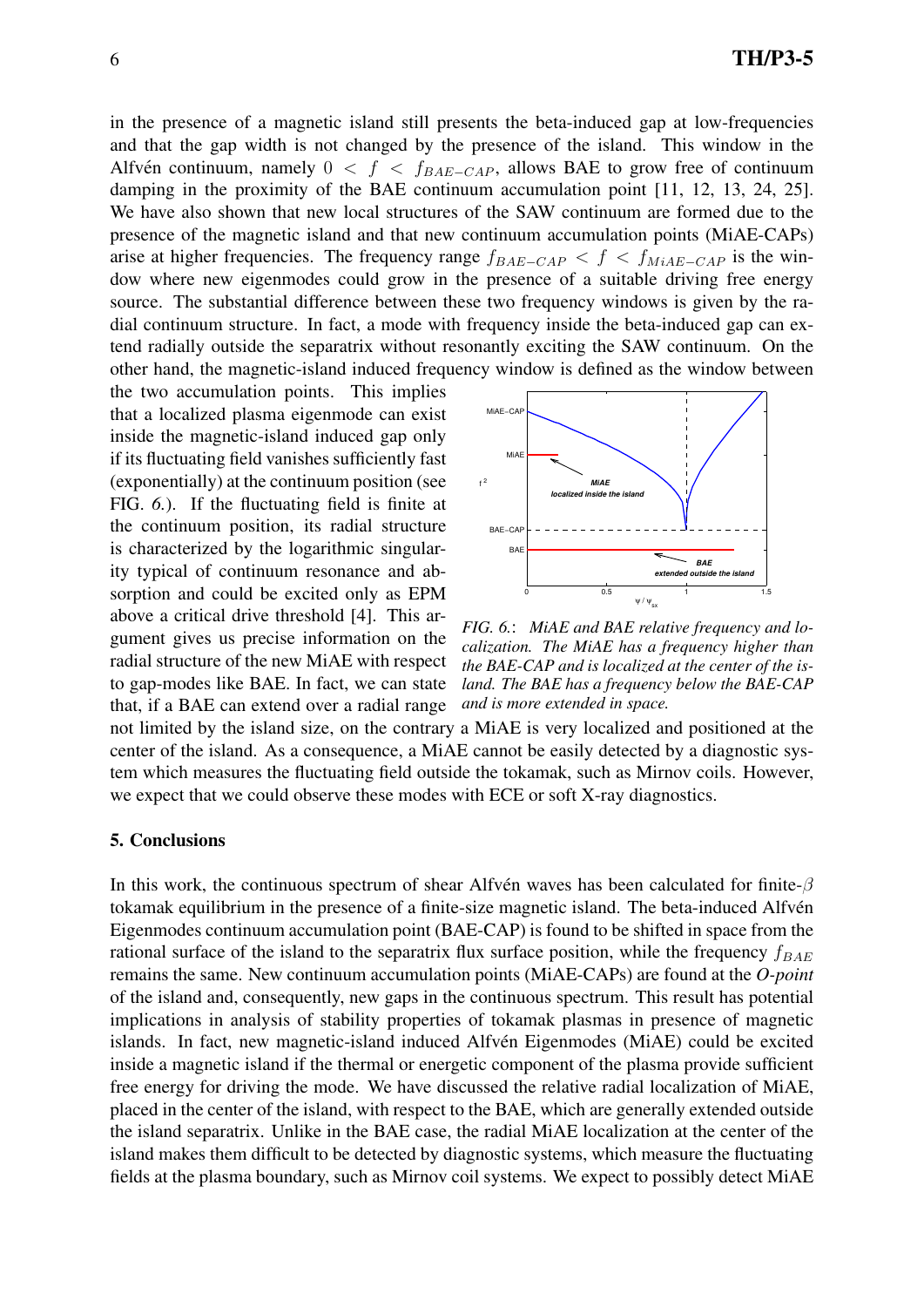with diagnostics such as ECE and soft X-Rays.

We have presented data relative to FTU experimental observations of Alfvénic modes in the presence of a magnetic island and shown their frequency scaling with the island amplitude. The fluctuations frequency range confirms that they are BAE nonlinearly interacting with the magnetic island, characterized by a frequency shift dependence on the island size analogous to that of the MiAE-CAP scaling. The study of frequency and structure of both MiAE and BAE in the presence of a magnetic island is in progress and will be reported in future works along with the kinetic study of the respecting driving mechanisms. Here, we want to emphasize that our present theoretical approach is not limited to finite magnetic shear. For  $s = 0$ , i.e. the typical condition under which reversed shear Alfvén Eigenmodes can be excited [17, 18], we can easily generalize Eq. (2) by simply considering that the BAE-CAP is shifted by  $k_{\parallel,0}^2 v_{A,0}^2$ , with  $k_{\parallel,0}$  and  $v_{A,0}$  the parallel wave vector and the Alfvén speed at the minimum-q surface [26, 27]. Due to the dependence of the MiAE-CAP frequency on mode numbers and the magnetic island size, the possibility of using Eqs. (2) and (3) as novel magnetic island diagnostic is an attractive option.

## 6. \*Acknowledgments

This work was supported by the Euratom Communities under the contract of Association between EURATOM/ENEA and in part by PRIN 2006. This work was also partially supported by DOE grants DE-FG02-04ER54736 and DE-FC02-04ER54796, and by the NSF grant ATM-0335279.

### References

- [1] ZONCA, F., et al., "Physics of burning plasmas in toroidal confinement devices", Plasma Phys. Control. Fusion 48 (2006) B15.
- [2] CHEN, L., ZONCA, F., "Theory of Alfvén waves and energetic particle physics in burning plasmas", Nucl. Fusion 47 (2007) S727.
- [3] HASEGAWA, A., CHEN, L., "Plasma heating by Alfvén-wave phase mixing", Phys. Rev. Lett. 32 (1974) 454.
- [4] CHEN, L., HASEGAWA, A., "Plasma heating by spatial resonance of Alfvén wave", Phys. Fluids 17 (1974) 1399.
- [5] KIERAS, C.E., TATARONIS, J.A., "The shear-Alfvén continuous spectrum of axisymmetric toroidal equilibria in the large aspect ration limit", J. Plasma Physics 28 (1982) 395.
- [6] CHEN, L., "Theory of magnetohydrodynamic instabilities excited by energetic particles in tokamaks", Phys. Plasmas 1 (1994) 1519.
- [7] CHENG, C.Z., et al., "High-n ideal and resistive shear Alfvén waves in tokamaks", Ann Phys 161 (1985) 21.
- [8] CHEN, L., "Alfvén waves: a journey between space and fusion plasmas", Plasma Phys. Controlled Fusion 50 (2008) (to be published).
- [9] FURTH, H.P., et al., "Finite resistive instabilities of a sheet pinch", Phys. Fluids 6 (1963) 459.
- [10] BIANCALANI, A., et al., "Continuous spectrum of shear Alfvén waves in the presence of a magnetic island" 35th EPS Plasma Physics Conference, 9–13 June 2008, Hersonissos, Crete, Greece (2008).